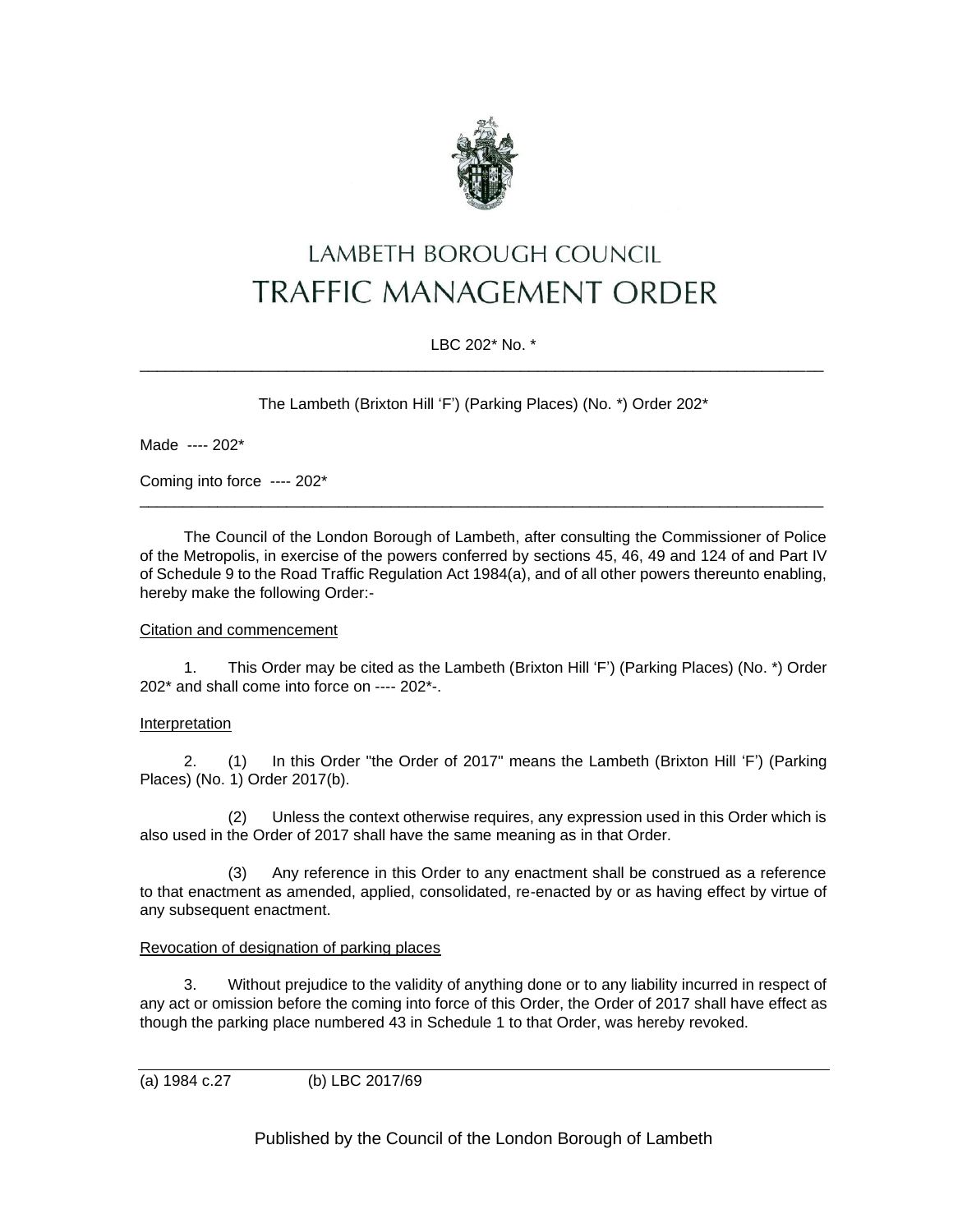## Designation of parking places and application of the Order of 2017 thereto

4. (1) Each area on a highway comprising the length of carriageway of a street specified in column 2 of the Schedule to this Order and bounded on one side of that length by the edge of the carriageway and having a width throughout of 2 metres, is designated as a parking place.

(2) The provisions of the Order of 2017 (other than Articles 3 and 16) shall apply to the areas designated as parking places by this Order as if in those provisions any reference to a parking place included a reference to an area designated as a parking place by this Order and as if any reference to Schedule 1 to the Order of 2017 included a reference to the Schedule to this Order.

Placing of traffic signs, etc.

- 5. The Council shall:-
	- (a) place and maintain traffic signs indicating the limits of each parking place referred to in the Schedule to this Order;
	- (b) place and maintain in or in the vicinity of each parking place referred to in the Schedule to this Order traffic signs indicating that such parking place may be used during the permitted hours for the leaving only of the vehicles specified in Articles 4(4) and 4(6) respectively of the Order of 2017;
	- (c) carry out such other work as is reasonably required for the purposes of the satisfactory operation of a parking place.

Dated this ---- day of ---- 202-.

Ben Stevens Highway Network Manager

(a) S.I. 2016/362